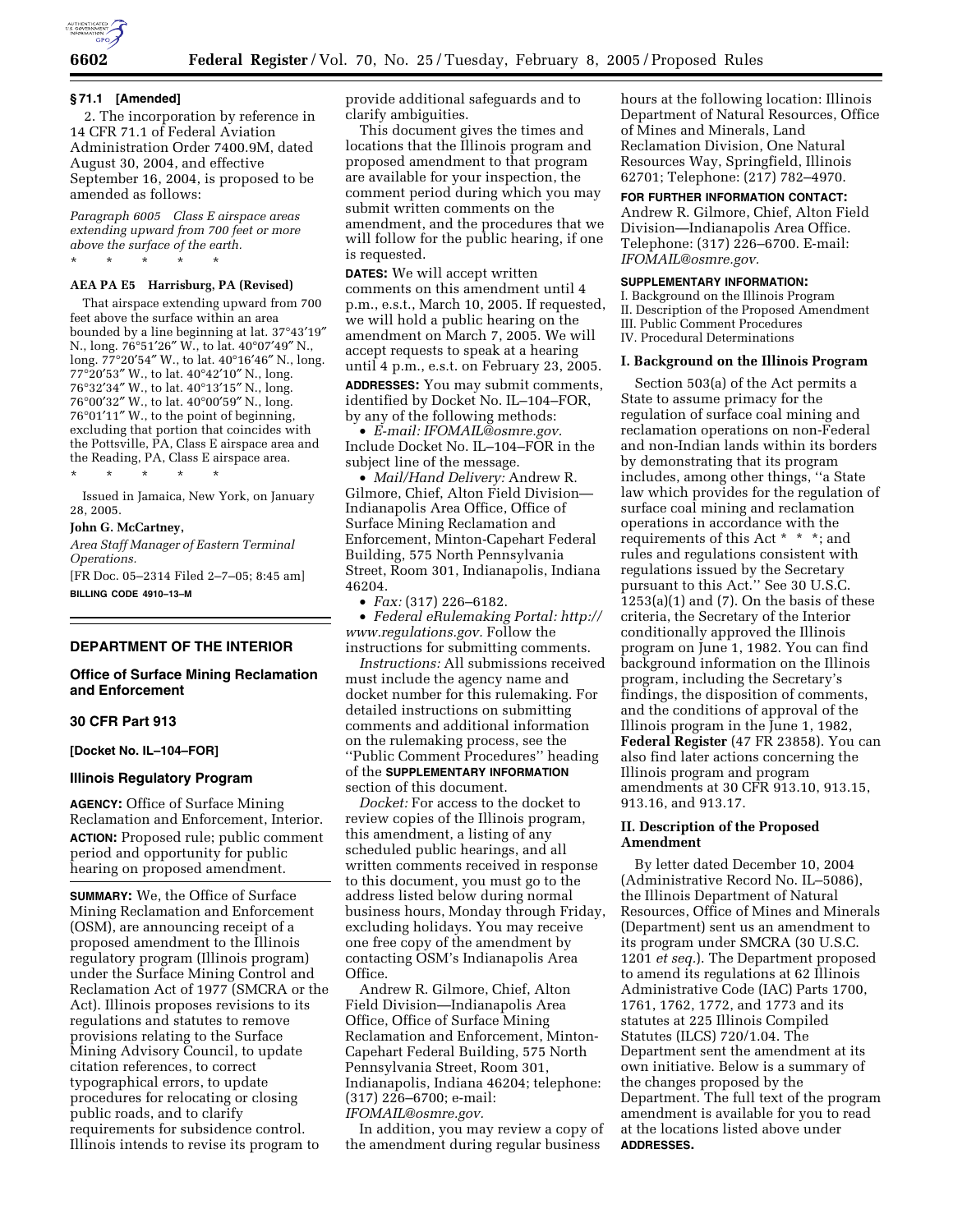### *A. Statute Revision*

In 1997, the Illinois General Assembly added Section 1.04 to 225 ILCS 720 of the Illinois Surface Coal Mining Land Conservation and Reclamation Act (State Act) to create the Surface Mining Advisory Council to act as an advisory body to the Director of the Illinois Department of Natural Resources and to the Land Reclamation Division of the Office of Mines and Minerals on matters of mining and reclamation. The Illinois General Assembly amended the State Act by repealing 225 ILCS 720/1.04 effective July 10, 2003. Illinois is proposing to amend its program to reflect this repeal.

## *B. Regulation Revisions*

1. 62 IAC 1700.17 Administration

a. In subsection (a), Illinois proposes to correct its citation reference to the Civil Administrative Code of Illinois from ''(Ill. Rev. Stat. 1985, ch. 127, pars. 1 *et seq.*)'' to a reference to ''[20 ILCS 5/1 *et seq.*]''; to change its reference to SMCRA from ''the Surface Mining Control and Reclamation Act of 1977'' to a reference to ''the Federal Act [30 U.S.C.A. § 1201 *et seq.*]''; and to correct its citation reference to the State Act from ''(Ill. Rev. Stat. 1985, ch. 96 1⁄2, par. 7909.02)'' to a reference to ''[225 ILCS 720/9.02]''. Illinois also proposes minor wording changes by changing the language ''full authority to administer the State Act'' to ''full powers and authority to carry out and administer the provisions of this Act''; by changing the language ''the Department has the power and the duty to act for the State of Illinois under the Surface Mining Control and Reclamation Act of 1977 (the Federal Act), to submit and implement a State program under the Federal Act, and to apply for, receive, and use for Illinois such moneys and property as are given under the Federal Act'' to ''the Department has the power and the duty to act as the regulatory authority for the State of Illinois under the Federal Act [30 U.S.C.A. § 1201 *et seq.*], to submit and implement a State program under the Federal Act, and to apply for, receive, receipt for and use for in behalf of the State such moneys and property as are given or granted under the Federal Act''; by changing the phrase ''public or private source'' to ''public and private source''; and by changing the phrase ''the State Act'' to ''this Act.'' The revised paragraph reads as follows:

(a) General Duties and Powers. In addition to the duties and powers of the Department prescribed by the Civil Administrative Code of Illinois [20 ILCS 5⁄1 *et seq.*], the Department shall have full powers and

authority to carry out and administer the provisions of this Act. The Department has the power and the duty to act as the regulatory authority for the State of Illinois under the Federal Act [30 U.S.C.A. § 1201 *et seq.*], to submit and implement a State program under the Federal Act, and to apply for, receive, receipt for and use for in behalf of the State such moneys and property as are given or granted under the Federal Act or any other federal law, or from any other lawful public and private source, for the purposes of this Act. [225 ILCS 720/9.02].

b. At subsection (b), Illinois proposes to correct a citation reference from ''(Ill. Rev. Stat. 1985, ch. 96 1⁄2, par. 7909.03)'' to ''[225 ILCS 720/9.03].''

c. At subsection (c), Illinois proposes to correct a citation reference from ''(Ill. Rev. Stat. 1985, ch. 96 1⁄2, par. 7909.04)'' to ''[225 ILCS 720/9.04].''

d. At subsection (d), Illinois proposes to correct a citation reference from ''(Ill. Rev. Stat. 1985, ch 96 1⁄2, par. 7909.05)'' to ''[225 ILCS 720/9.05].''

### 2. 62 IAC 1700.18 Advisory Council on Reclamation

Because the Illinois General Assembly amended the State Act by repealing the statute at 225 ILCS 720/1.04, which created the Surface Mining Advisory Council, Illinois proposes to remove its implementing regulation at 62 IAC 1700.18.

3. 62 IAC 1761.11 Areas Where Mining is Prohibited or Limited

At subsection (e)(1), Illinois proposes to add a citation reference to its regulation at 62 IAC 1761.15 concerning submission and processing of requests for valid existing rights determinations. Revised subsection (e)(1) reads as follows:

(1) The owner thereof has provided a written waiver, pursuant to Section 1761.15, consenting to surface coal mining operations closer than 300 feet; or

4. 62 IAC 1761.14 Procedures for Relocation or Closing of a Public Road or Waiving the Prohibition on Surface Coal Mining Operations Within the Buffer Zone of a Public Road

Illinois proposes to amend its procedures for mining within 100 feet of the outside right-of-way line of a public road and for relocation or closure of a public road.

a. Illinois is amending subsection (b) by adding new paragraph (1) that requires the applicant to submit a request with an application for a new permit, a significant revision of a permit, an insignificant revision of a permit, or an incidental boundary revision, as applicable, if the applicant does not have valid existing rights and is proposing to conduct mining

operations within 100 feet measured horizontally of the outside right-of-way line of any public road or if the applicant is proposing to relocate or close any public road. Illinois is also proposing to redesignate existing paragraphs (1) through (4) as paragraphs (2) through (5).

b. At newly redesigned subsection (b)(5), Illinois is proposing to remove the requirement that a written finding be made within 30 days after completion of the hearing or after any public comment period ends if no hearing is held based upon information received in writing or at the public hearing for mining within 100 feet of the outside right-of-way line of a public road and for relocation or closure of a public road. Illinois is also adding the requirement that a road may not be relocated or closed unless the Department determines that the interest of the affected public and landowners will be protected. The revised paragraph reads as follows:

(5) Make a written finding based upon information received at the public hearing, or submitted in writing, as to whether the interests of the affected public and landowners will be protected from the proposed mining operations. No mining shall be allowed within 100 feet of the outside right-of-way line of a road, nor may a road be relocated or closed unless the Department determines that the interests of the affected public and landowners will be protected.

c. At newly redesignated subsection (b)(5), Illinois is also proposing to add provisions at paragraphs (5)(i) and (ii) to provide the time frames for making written findings for requests for mining within 100 feet of the outside right-ofway line of a public road and for relocation or closure of a public road. The new paragraphs read as follows:

(i) If the proposal to conduct mining operation within 100 feet measured horizontally of the outside right-of-way line of any public road or to relocate or close any public road is contained in an application for a new permit pursuant to Section 1773.13, or a significant revision pursuant to Section 1774.13(b)(3), the written findings shall be issued concurrently with the permit decision pursuant to Section 1773.15(a); or

(ii) If the proposal to conduct mining operation within 100 feet measured horizontally of the outside right-of-way line of any public road or to relocate or close any public road is contained in an application for an insignificant revision pursuant to Section 1774.13(b), or an incidental boundary revision pursuant to Section 1774.13(d), the written findings shall be issued concurrently with the decision to issue or deny the revision.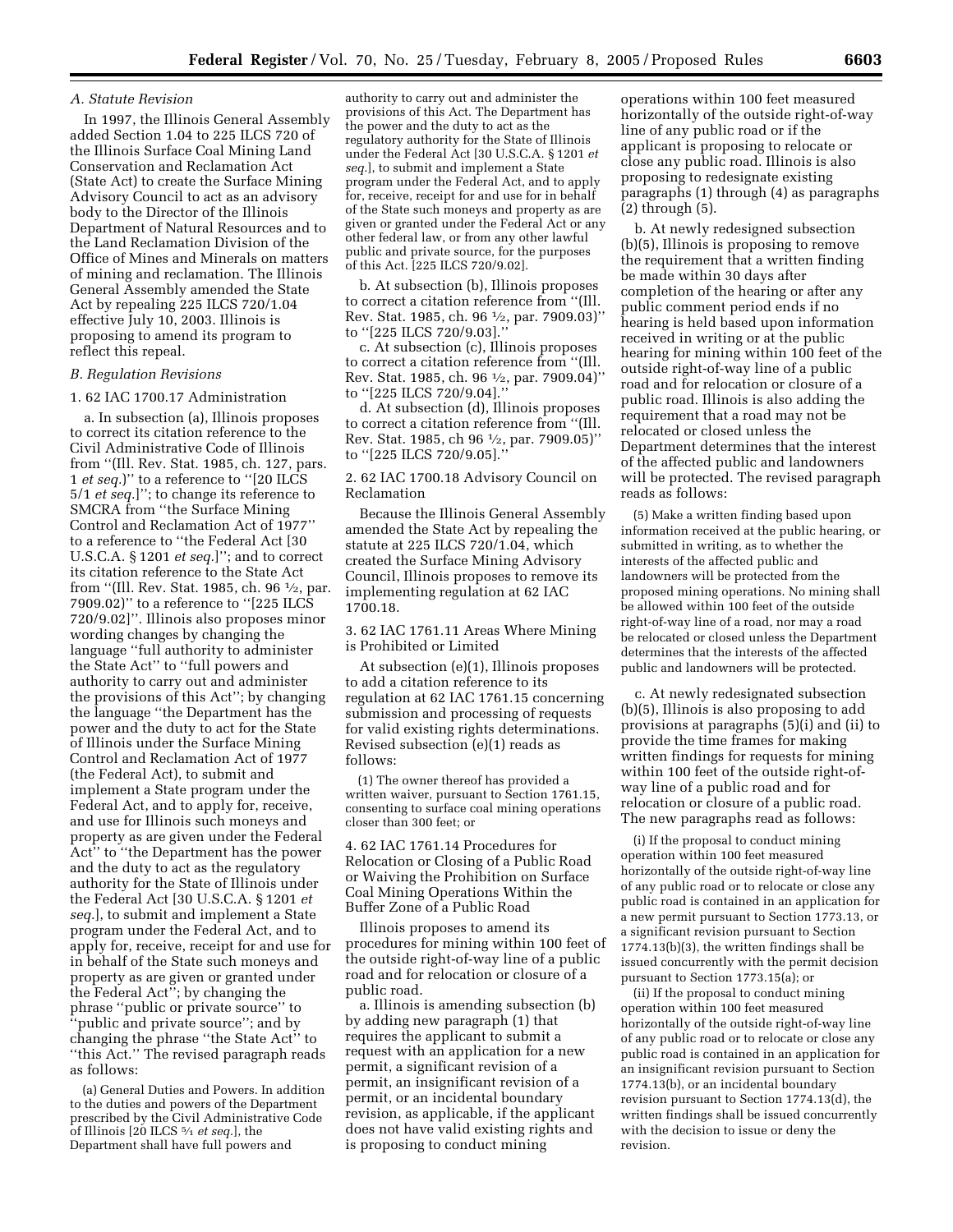5. 62 IAC 1761.16 Submission and Processing of Requests for Valid Existing Rights Determinations

Illinois proposes to correct two typographical errors in the second sentence of subsection (b)(3) by changing the reference from ''subsection (b)(1)'' to a reference to ''subsection (b)(2)'' and by changing the reference from "subsection  $(b)(2)$ " to a reference to ''subsection (b)(1).''

6. 62 IAC 1762.15 Exploration on Lands Designated as Unsuitable for Surface Coal Mining Operations

At Section 1762.15, Illinois proposes to change its reference from ''this Part'' to a reference to ''62 Ill. Adm. Code 1761 through 1764'' and to change its reference from ''this Part, any approved State or Federal program, and other applicable requirements'' to a reference to ''62 Ill. Adm. Code 1700 through 1850 and other applicable requirements.''

7. 62 IAC 1772.12 Permit Requirements for Exploration Removing More Than 250 Tons of Coal

At subsection (b)(14), Illinois proposes to correct a typographical error by changing its reference from ''62 Ill. Adm. Code 176.11'' to a reference to ''62 Ill. Adm. Code 1761.11.''

## 8. 62 IAC 1773.15 Review of Permit Applications

At the introductory paragraph of subsection (c)(3), Illinois proposes to remove the language ''or the proposed shadow area for a planned subsidence operation'' to make it consistent with the counterpart Federal regulation. The revised subsection reads as follows:

(3) The proposed permit area is:

(A) Not within an area under study or administrative proceedings under a petition, filed pursuant to 62 Ill. Adm. Code 1764, to have an area designated as unsuitable for surface coal mining operations, unless the applicant demonstrates that before January 4, 1977, he has made substantial legal and financial commitments in relation to the operation covered by the permit application; or

(B) Not within an area designated as unsuitable for mining pursuant to 62 Ill. Adm. Code 1762 and 1764 or within an area subject to the prohibitions of 62 Ill. Adm. Code 1761.11.

### **III. Public Comment Procedures**

Under the provisions of 30 CFR 732.17(h), we are seeking your comments on whether the amendment satisfies the applicable program approval criteria of 30 CFR 732.15. If we approve the amendment, it will become part of the State program.

## *Written Comments*

Send your written or electronic comments to OSM at the address given above. Your written comments should be specific, pertain only to the issues proposed in this rulemaking, and include explanations in support of your recommendations. We will not consider or respond to your comments when developing the final rule if they are received after the close of the comment period (see **DATES**). We will make every attempt to log all comments into the administrative record, but comments delivered to an address other than the Indianapolis Area Office may not be logged in.

## *Electronic Comments*

Please submit Internet comments as an ASCII or Word file avoiding the use of special characters and any form of encryption. Please also include ''Attn: Docket No. IL–104–FOR'' and your name and return address in your Internet message. If you do not receive a confirmation that we have received your Internet message, contact the Indianapolis Area Office at (317) 226– 6700.

## *Availability of Comments*

We will make comments, including names and addresses of respondents, available for public review during normal business hours. We will not consider anonymous comments. If individual respondents request confidentiality, we will honor their request to the extent allowable by law. Individual respondents who wish to withhold their name or address from public review, except for the city or town, must state this prominently at the beginning of their comments. We will make all submissions from organizations or businesses, and from individuals identifying themselves as representatives or officials of organizations or businesses, available for public review in their entirety.

#### *Public Hearing*

If you wish to speak at the public hearing, contact the person listed under **FOR FURTHER INFORMATION CONTACT** by 4 p.m., e.s.t. on February 23, 2005. If you are disabled and need special accommodations to attend a public hearing, contact the person listed under **FOR FURTHER INFORMATION CONTACT.** We will arrange the location and time of the hearing with those persons requesting the hearing. If no one requests an opportunity to speak, we will not hold a hearing.

To assist the transcriber and ensure an accurate record, we request, if possible, that each person who speaks at the

public hearing provide us with a written copy of his or her comments. The public hearing will continue on the specified date until everyone scheduled to speak has been given an opportunity to be heard. If you are in the audience and have not been scheduled to speak and wish to do so, you will be allowed to speak after those who have been scheduled. We will end the hearing after everyone scheduled to speak and others present in the audience who wish to speak, have been heard.

#### *Public Meeting*

If only one person requests an opportunity to speak, we may hold a public meeting rather than a public hearing. If you wish to meet with us to discuss the amendment, please request a meeting by contacting the person listed under **FOR FURTHER INFORMATION CONTACT.** All such meetings are open to the public and, if possible, we will post notices of meetings at the locations listed under **ADDRESSES.** We will make a written summary of each meeting a part of the administrative record.

### **IV. Procedural Determinations**

#### *Executive Order 12630—Takings*

In this rule, the State is adopting valid existing rights standards that are similar to the standards in the Federal definition at 30 CFR 761.5. Therefore, this rule has the same takings implications as the Federal valid existing rights rule. The takings implications assessment for the Federal valid existing rights rule appears in part XXIX.E. of the preamble to that rule. See 64 FR 70766, 70822–27, December 17, 1999. The revisions made at the initiative of the State that do not have Federal counterparts have also been reviewed and a determination made that they do not have takings implications. This determination is based upon the fact that the provisions are administrative and procedural or editorial in nature and are not expected to have a substantive effect on the regulated industry.

## *Executive Order 12866—Regulatory Planning and Review*

This rule is exempted from review by the Office of Management and Budget (OMB) under Executive Order 12866.

## *Executive Order 12988—Civil Justice Reform*

The Department of the Interior has conducted the reviews required by section 3 of Executive Order 12988 and has determined that this rule meets the applicable standards of subsections (a) and (b) of that section. However, these standards are not applicable to the